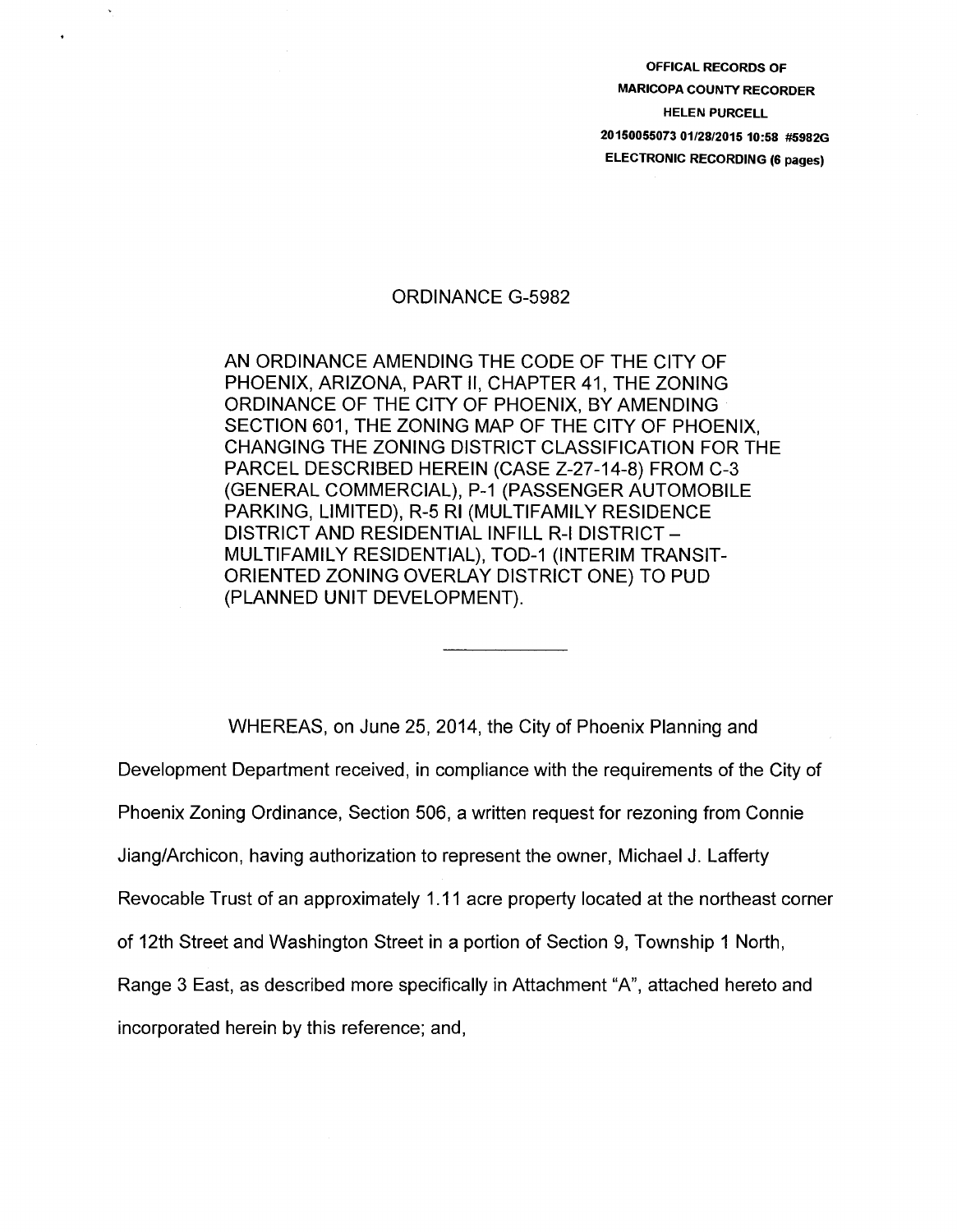WHEREAS, pursuant to A.R.S. § 9-462.04, the Planning Commission, held a public hearing on December 9, 2014, and at this hearing recommended that the City Council approve this rezoning request with the recommended staff conditions, as modified; and,

 $\ddot{\phantom{1}}$ 

WHEREAS, the City Council, at their regularly scheduled meeting held on January 21, 2015, has determined that, in accordance with A.R.S. § 9-462.01.F, this rezoning request, with the appropriate site specific requirements provided in Section 2, is consistent with and conforms to the General Plan, will conserve and promote the public health, safety and general welfare, and should be approved, subject to the conditions herein.

NOW, THEREFORE, BE IT ORDAINED BY THE COUNCIL OF THE CITY OF PHOENIX, as follows:

SECTION 1: The zoning of an approximately 1.11 acre property located at the northeast corner of  $12<sup>th</sup>$  Street and Washington Street in a portion of Section 9, Township 1 North, Range 3 East, as described more specifically in Attachment "A", is hereby changed from "C-3" (General Commercial), "P-1" (Passenger Automobile Parking, Limited), "R-5 RI" (Multifamily Residence District and Residential Infill R-1 District - Multifamily Residential), "TOD-1" (Interim Transit-Oriented Zoning Overlay District One) to "PUD" (Planned Unit Development) and that the Planning and Development Director is instructed to modify The Zoning Map of the City of Phoenix to reflect this use district classification change as shown in Attachment "B".

SECTION 2: The specific nature of the subject property and of the rezoning request is more particularly described in case file Z-27-14-8, on file with the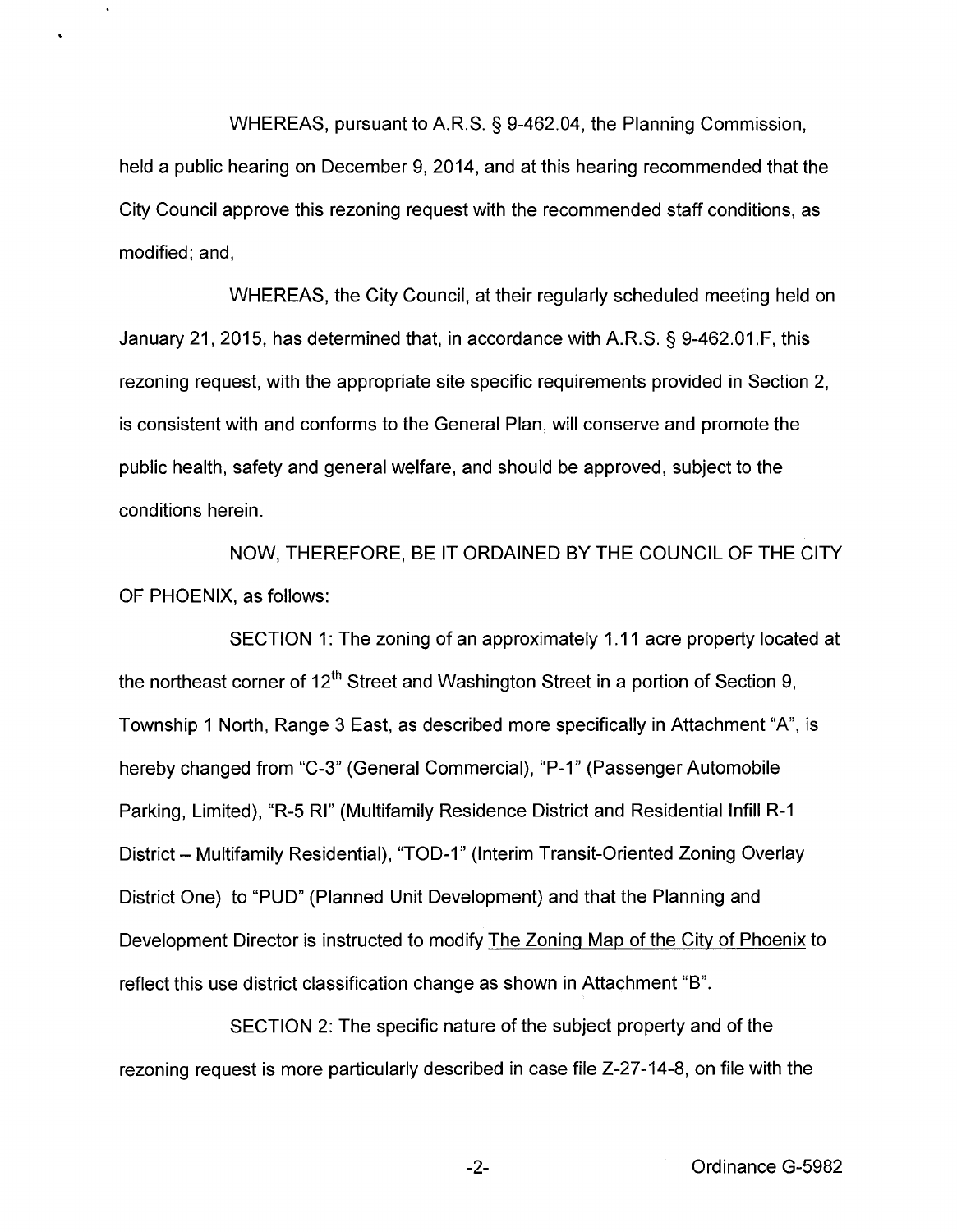Planning and Development Department. Due to the site's specific physical conditions and the use district applied for by the applicant, this rezoning is subject to compliance with the PUD narrative and the following stipulations, violation of which shall be treated in the same manner as a violation of the City of Phoenix Zoning Ordinance:

1. An updated Development Narrative for The Liberty PUD reflecting the changes approved through this request shall be submitted to the Planning and Development Department within 30 days of City Council approval of this request. The updated Development Narrative shall be consistent with Development Narrative date stamped October 31, 2014, as modified by the following stipulations:

The Development Narrative shall be amended to reflect these changes:

- a. Amend Section F. List of Uses under the heading Industrial, Manufacturing, and Assembly Uses to delete: Building Materials, Contractor's Yards, and Outdoor Storage.
- b. Amend Section F. List of Uses under the heading Storage and Wholesaling Uses to delete: Self Service Storage Facility and Storage/Warehousing (indoor).
- c. Insert this paragraph below the section title Section G. Development Standards Table- Buildings & Structures:

Unless specifically modified by the text below, all standards of applicable areas of the City of Phoenix Zoning Ordinance shall apply to this PUD. Where different standards (more or less restrictive) are specified below, these standards shall prevail over the standards in the Ordinance.

- d. The below language shall be added as a preamble statement on a blank page prior to the Table of Contents within the Development Narrative. This additional language and any modifications to the narrative made through the public hearing process shall be completed and a final written PUD Development Narrative and electronic PUD Development Narrative shall be submitted within 30 days of final City Council approval.
	- i). A Planned Unit Development (PUD) is intended to be a stand-alone document of zoning regulations for a particular project. Provisions not specifically regulated by the PUD are governed by the zoning ordinance. A PUD may include substantial background information to help illustrate the intent of the development. The purpose and intent statements are not requirements that will be enforced by the City. The PUD only modifies zoning ordinance regulations and does not modify other City Codes or requirements. Additional public hearings may be necessary such as but not limited to right-of-way abandonments.
- e. Section J, Wall Mural Sign, replace "square feet" with "linear feet".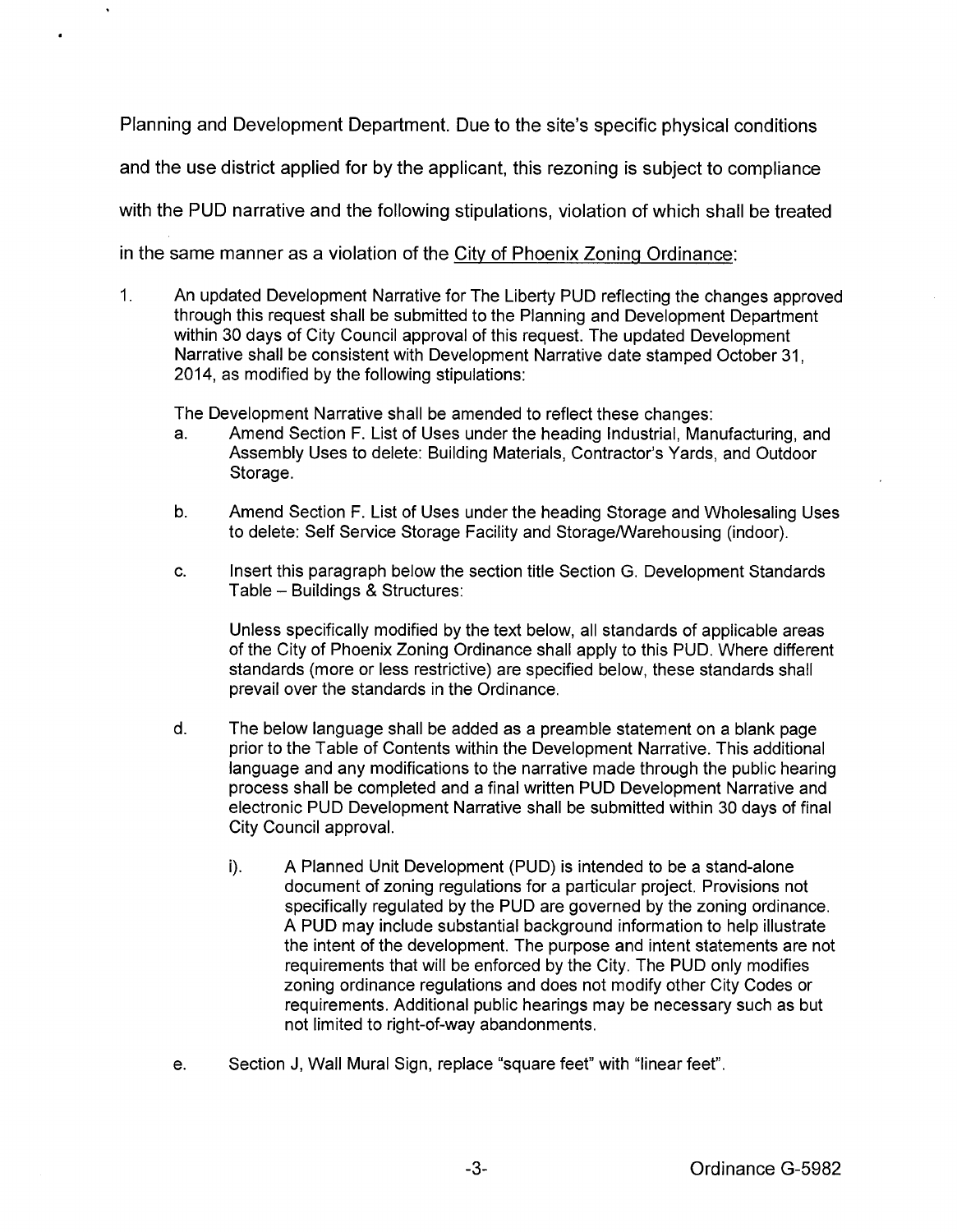- 2. The developer shall construct all streets adjacent to the development with paving, curb, gutter, sidewalk, curb ramps, streetlights, landscaping and other incidentals as per plans approved by the Planning and Development Department. All improvements shall comply with all ADA accessibility standards.
- 3. The property owner shall record a Notice to Prospective Purchasers of Proximity to Airport in order to disclose the existence, and operational characteristics of Phoenix Sky Harbor International Airport to future owners or tenants of the property.

SECTION 3: If any section, subsection, sentence, clause, phrase or

portion of this ordinance is for any reason held to be invalid or unconstitutional by the

decision of any court of competent jurisdiction, such decision shall not affect the validity

of the remaining portions hereof.

PASSED by the Council of the City of Phoenix this 21st day of January,

2015. **MAYOR ACTING** ATTEST: **City Clerk** APPROVED AS TO FORM: Acting City Attorney  $pm$ REVIEWED BY: **City Manager** PL:tml:1164141v1 (CM #62) (Item 31) 1/21/15 Attachments: A- Legal Description (1 Page) B- Ordinance Location Map (1 Page)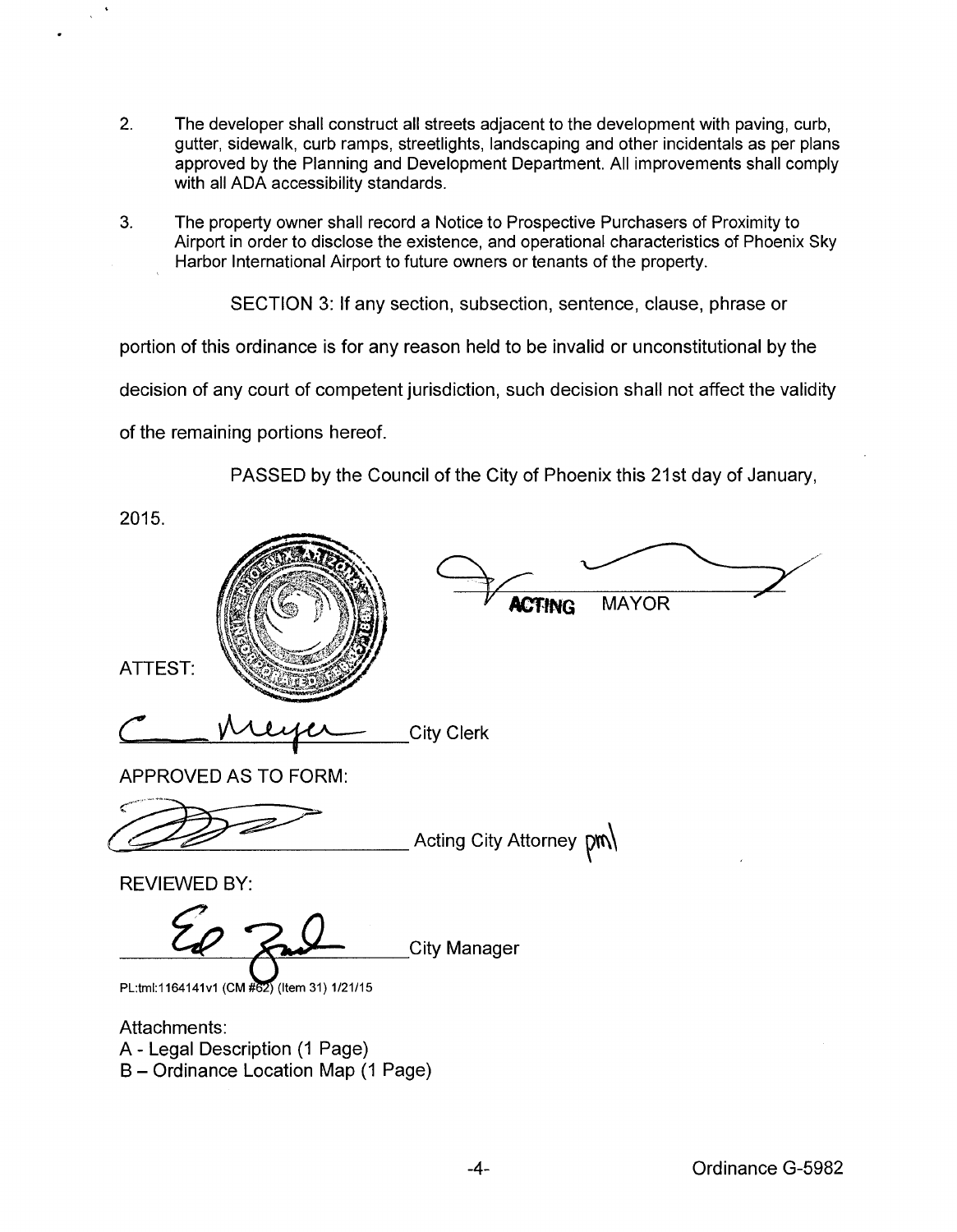## ATTACHMENT A

## LEGAL DESCRIPTION FOR Z-27-14-8

LOTS 11, 12, AND 13, BLOCK 12, OF COLLINS ADDITION, ACCORDING TO THE PLAT OF RECORD IN THE OFFICE OF THE COUNTY RECORDER OF MARICOPA COUNTY, ARIZONA, RECORDED IN BOOK 1 OF MAPS, PAGE 11.

LOCATED IN A PORTION OF THE NORTHEAST QUARTER OF SECTION 9, TOWNSHIP 1 NORTH, RANGE 3 EAST OF THE GILA AND SALT RIVER BASE AND MERIDIAN, MARICOPA COUNTY, ARIZONA.